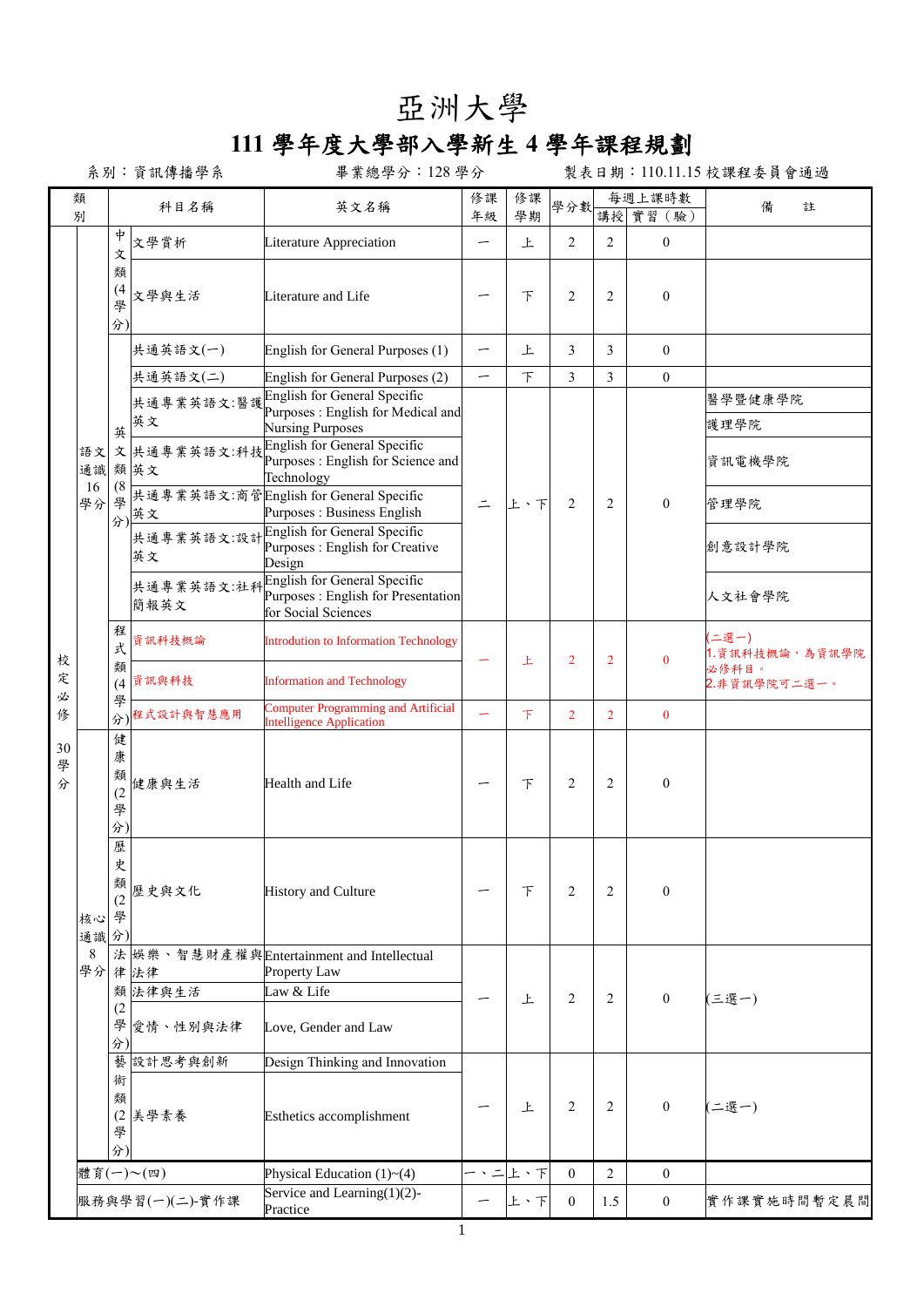|   | 類                                    |                                     |                                              | 修課                       | 修課                      |                |                | 每週上課時數         |                           |  |
|---|--------------------------------------|-------------------------------------|----------------------------------------------|--------------------------|-------------------------|----------------|----------------|----------------|---------------------------|--|
|   | 別                                    | 科目名稱                                | 英文名稱                                         | 年級                       | 學期                      | 學分數            |                | 講授 實習 (驗)      | 備<br>註                    |  |
|   |                                      |                                     |                                              |                          |                         |                |                |                | 7:30~8:00 或 12:10~12:40 或 |  |
|   |                                      |                                     |                                              |                          |                         |                |                |                | 傍晚 17:10~17:40。           |  |
|   |                                      |                                     |                                              |                          |                         |                |                |                | 講授課實施時間:(一)新生             |  |
|   |                                      |                                     | Service and Learning $(1)(2)$ -              | —                        |                         | $\Omega$       |                | $\mathbf{0}$   | 訓練,(二)由服學組排定並             |  |
|   |                                      | 服務與學習(一)(二)-講授課                     | Lecture                                      |                          | 上、下                     |                |                |                | 公告。                       |  |
|   |                                      |                                     |                                              |                          |                         |                |                |                |                           |  |
|   |                                      |                                     |                                              |                          |                         |                |                |                | 1.免修規定                    |  |
|   |                                      |                                     |                                              |                          |                         |                |                |                | (1)人文類-1:人社學院免修           |  |
|   |                                      |                                     |                                              |                          |                         |                |                |                | (2)社會類-2:管理學院免修           |  |
|   |                                      | 博雅課程                                |                                              |                          |                         |                | 每科             |                | (3)自然類-3:醫健學院、護           |  |
|   |                                      |                                     | (人文類、社會類、自然類、General Required (Core) Courses |                          |                         | 6              | 目              | $\overline{0}$ | 理學院、資訊學院免修                |  |
|   |                                      | 生活類)                                |                                              |                          |                         |                | 各2             |                | (4)生活類-4:創意學院免修           |  |
|   |                                      |                                     |                                              |                          |                         |                |                |                | 2.本課程每學分皆須上滿              |  |
|   | 博雅                                   |                                     |                                              |                          |                         |                |                |                | 18 週,須於畢業前修習完             |  |
|   | 通識                                   |                                     |                                              |                          |                         |                |                |                | 畢。                        |  |
|   | 6                                    |                                     |                                              |                          |                         |                |                |                | 面識涵養教育」為通識教               |  |
|   | 學分                                   |                                     |                                              |                          |                         |                |                |                | 育必修,大學日間部須於在              |  |
|   |                                      |                                     |                                              |                          |                         |                |                |                | 學期間至少參與8次,符合              |  |
|   |                                      | 通識涵養教育                              |                                              |                          | 一~四上、下                  |                |                |                | 素養:健康2次、關懷2次、             |  |
|   |                                      | (不納入畢業學分)                           | General Literacy Series (non-<br>credit)     |                          |                         | $\mathbf{1}$   |                |                | 創新2次、卓越2次,                |  |
|   |                                      |                                     |                                              |                          |                         |                |                |                | 成績以 P/F(通過/不通過)計          |  |
|   |                                      |                                     |                                              |                          |                         |                |                |                | 分,通過者以1學分計;惟              |  |
|   |                                      |                                     |                                              |                          |                         |                |                |                | 不納入通識選修及最低畢               |  |
|   |                                      |                                     |                                              |                          |                         |                |                |                | 業學分。                      |  |
|   |                                      |                                     | <b>Fundamental Computer</b>                  |                          |                         |                |                |                |                           |  |
|   | 以                                    | 基礎程式設計(一)                           | Programming (1)                              | -                        | 上                       | 1              | 1              |                | 實務型課程                     |  |
|   | 院<br>為<br>教<br>學<br>核<br>Č<br>課<br>程 | 基礎程式設計(二)                           | Fundamental Computer                         | —                        | 上                       | 1              | $\mathbf{1}$   |                | 實務型課程                     |  |
|   |                                      |                                     | Programming (2)                              |                          |                         |                |                |                |                           |  |
|   |                                      | 基礎程式設計(三)                           | <b>Fundamental Computer</b>                  | —                        | 上                       | 1              | $\mathbf{1}$   |                | 實務型課程                     |  |
|   |                                      |                                     | Programming (3)                              |                          |                         |                |                |                |                           |  |
|   |                                      | 進階程式設計                              | <b>Advanced Computer Programming</b>         | -                        | $\top$                  | 3              | 3              |                | 實務型課程                     |  |
|   |                                      |                                     | Artificial intelligence and cloud            |                          |                         |                |                |                |                           |  |
|   |                                      | 人工智慧與雲端應用                           | applications                                 | $\equiv$                 | 上                       | 3              | 3              |                | 學術型課程                     |  |
|   |                                      | 畢業專題(一)                             | Special Projects (1)                         | Ξ                        | F                       | $\mathbf{1}$   | $\mathbf{1}$   |                | 實務型課程                     |  |
|   | 12                                   |                                     |                                              |                          |                         |                |                |                |                           |  |
|   | 學<br>分                               | 畢業專題(二)                             | Special Projects (2)                         | 四                        | 上                       | $\mathbf{1}$   | $\mathbf{1}$   |                | 實務型課程                     |  |
|   |                                      | 資訊研討                                | <b>Information Technology Seminar</b>        | 四                        | 下                       | 1              | 1              |                | 實務型課程                     |  |
|   |                                      |                                     |                                              |                          |                         |                |                |                |                           |  |
|   |                                      | 電腦繪圖                                | <b>Computer Graphics</b>                     |                          | 上                       | 3              | 3              |                | 實務型課程                     |  |
|   |                                      |                                     | <b>Introduction to New Media</b>             |                          |                         |                |                |                |                           |  |
|   |                                      | 新媒體內容技術與設計                          | Technology                                   |                          | 上                       | $\overline{2}$ | $\overline{2}$ |                | 實務型課程                     |  |
|   |                                      | 平面影像設計                              | Digital Image creation                       | $\overline{\phantom{0}}$ | $\bar{T}$               | 3              | $\mathfrak{Z}$ |                | 實務型課程                     |  |
|   | 糸                                    | 網頁設計與數位敘事                           | <b>Web Design and Story Telling</b>          | —                        | 下                       | 3              | 3              |                | 實務型課程                     |  |
|   | 核                                    | 動態攝影與剪輯                             | Dynamic Photography and Editing              | —                        | $\top$                  | 3              | $\mathfrak{Z}$ |                | 實務型課程                     |  |
|   | 心                                    | Unity 多媒體應用                         | Unity Multimedia applications                | $\equiv$                 | $\overline{\mathsf{F}}$ | $\overline{3}$ | $\overline{3}$ |                | 實務型課程                     |  |
|   | 課                                    | 媒體數據分析                              | Media Data Analysis                          | $\equiv$                 | 上                       | $\overline{3}$ | $\overline{3}$ |                | 實務型課程                     |  |
|   | 程                                    |                                     | Media Analysis and Online                    |                          |                         |                |                |                |                           |  |
|   | 36                                   | 網路媒體與社群分析                           | Community                                    | $\equiv$                 | 下                       | 3              | 3              |                | 學術型課程                     |  |
|   | 學                                    | AR/VR 應用實務                          | AR / VR application practice                 | $\equiv$                 | $\top$                  | 3              | 3              |                | 實務型課程                     |  |
|   | 分                                    | 傳播倫理與法規                             | Communication Ethics and Laws                | $=$                      | 下                       | $\overline{3}$ | $\mathfrak{Z}$ |                | 學術型課程                     |  |
|   |                                      |                                     | 3D and Integrated Project of                 |                          |                         |                |                |                |                           |  |
|   |                                      | 3D 與虛擬攝影棚應用                         | <b>Virtual Studio</b>                        | Ξ                        | 上                       | 3              | 3              |                | 實務型課程                     |  |
|   |                                      | 傳播理論                                | <b>Communication Theories</b>                | $\equiv$                 | 上                       | $\mathfrak{Z}$ | 3              |                | 學術型課程                     |  |
|   |                                      | 畢業展演                                | <b>Graduation Exhibition</b>                 | 四                        | 下                       | $\mathbf{1}$   | 1              |                | 實務型課程                     |  |
| 糸 | 智                                    | 情境感知傳播應用                            | Smart IoT application                        | $=$                      | 上                       | $\mathfrak{Z}$ | $\overline{3}$ |                | 實務型課程                     |  |
| 專 | 慧                                    |                                     |                                              |                          |                         |                |                |                |                           |  |
| 業 | 傳                                    | 新聞採訪與寫作                             | <b>News Interview and Writing</b>            | -                        | 下                       | 3              | 3              |                | 實務型課程                     |  |
| 選 | 播                                    | 資訊視覺化                               | Data Visualization                           | $\equiv$                 | 上                       | $\overline{3}$ | $\overline{3}$ |                | 實務型課程                     |  |
| 俢 | 應                                    |                                     |                                              |                          |                         |                |                |                |                           |  |
| 學 | 用                                    | 智慧媒體分析與行銷傳播Smart Media Analysis and | <b>Marketing Application</b>                 | $\equiv$                 | 下                       | 3              | 3              |                | 實務型課程                     |  |
|   |                                      | 應用                                  |                                              |                          |                         |                |                |                |                           |  |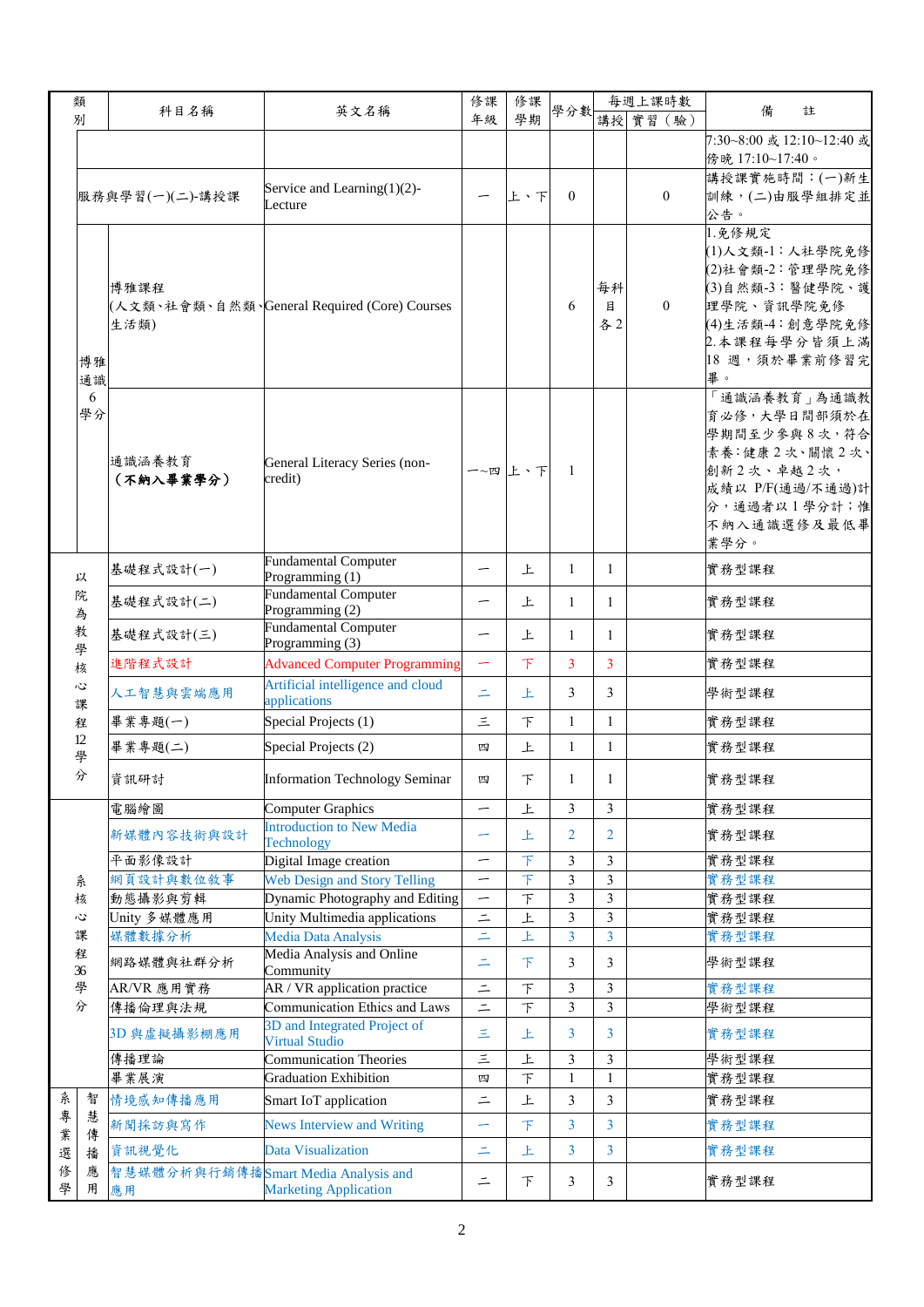|        | 類                 | 科目名稱                                        | 英文名稱                                                                    | 修課<br>年級             | 修課<br>學期  | 學分數                     |                | 每週上課時數    | 備<br>註 |
|--------|-------------------|---------------------------------------------|-------------------------------------------------------------------------|----------------------|-----------|-------------------------|----------------|-----------|--------|
| 別      |                   |                                             |                                                                         |                      |           |                         |                | 講授 實習 (驗) |        |
| 程      | 學                 | 新聞攝影與剪接                                     | <b>News Photography and Editing</b>                                     | $\equiv$             | $\bar{T}$ | 3                       | 3              |           | 實務型課程  |
|        | 程<br>27<br>學<br>分 | 媒體傳播資料庫製作與應<br>用                            | <b>Media Database Application</b>                                       | Ξ                    | 下         | 3                       | $\overline{3}$ |           |        |
|        |                   | 網路訊息檢索與分析                                   | <b>Information Retrieval and</b><br><b>Analysis</b>                     | $\equiv$             | <b>F</b>  | 3                       | 3              |           | 實務型課程  |
|        |                   | 知識性節目製作                                     | <b>Knowledge Program Production</b>                                     | Ξ                    | Ł         | $\overline{3}$          | $\overline{3}$ |           | 實務型課程  |
|        |                   | 網路新聞平台應用實務                                  | <b>Internet News Platform</b><br>Application                            | 四                    | 上         | 3                       | 3              |           | 實務型課程  |
|        | 新                 | 傳播敘事與劇本創作                                   | <b>Communication Narrative and</b><br><b>Script Creation</b>            |                      | 下         | $\overline{2}$          | $\overline{2}$ |           | 實務型課程  |
|        |                   | 紀錄片製作                                       | Production of audio-visual<br>documentary programs                      | $\equiv$             | 上         | $\overline{3}$          | 3              |           | 實務型課程  |
|        | 媒<br>體            | 影音製作技術                                      | Audio-visual production<br>technology                                   | $\equiv$             | $\top$    | 3                       | $\overline{3}$ |           | 實務型課程  |
|        | 傳<br>播<br>內<br>容  | 影音傳播資料庫製作與應<br>用                            | Production and Application of<br>Audio-visual Communication<br>Database | $=$                  | F         | 3                       | 3              |           | 實務型課程  |
|        |                   | 製片實務                                        | Filmmaking practice                                                     | Ξ                    | 上         | $\overline{3}$          | 3              |           | 實務型課程  |
|        | 學                 | 影音虛實整合                                      | <b>Cyber physical Systems</b>                                           | Ξ                    | 上         | $\overline{3}$          | 3              |           | 實務型課程  |
|        | 程<br>27<br>學<br>分 | 互動裝置媒體應用                                    | <b>Interactive Device and Media</b><br>Application                      | Ξ                    | 上         | $\overline{2}$          | $\overline{2}$ |           | 實務型課程  |
|        |                   | 影音特效實務                                      | Video Special Effect                                                    | Ξ                    | 上         | $\overline{\mathbf{3}}$ | $\mathfrak{Z}$ |           | 實務型課程  |
|        |                   | 劇情短片製作                                      | <b>Short Film Production</b>                                            | $\left  \mu \right $ | F         | 3                       | 3              |           | 實務型課程  |
|        |                   | 數位創作與行銷                                     | <b>Digital Production and Marketing</b>                                 | 四                    | 上         | $\overline{2}$          | $\overline{2}$ |           | 實務型課程  |
| 自      |                   | 資料蒐集與田野調查                                   | Data collection and field<br>investigation                              | $\equiv$             | 上         | $\overline{2}$          | $\overline{2}$ |           | 實務型課程  |
| 由<br>選 |                   | 進階採訪實務                                      | <b>Advanced News Interview and</b><br>Writing                           | $\equiv$             | 上         | $\overline{2}$          | $\overline{2}$ |           | 實務型課程  |
| 修      |                   | 廣告企劃實務                                      | <b>Advertising Strategy and Practice</b>                                | $\equiv$             | 上         | $\overline{c}$          | $\overline{2}$ |           | 實務型課程  |
|        |                   | 新聞播報與轉播技巧                                   | <b>News Reporting Skills</b>                                            | Ξ                    | $\top$    | $\overline{2}$          | $\overline{2}$ |           | 實務型課程  |
| 分      |                   |                                             | 互動媒體實務 (7+1 分流) practical training of interactive                       | 四                    | F         | $\overline{3}$          | 3              |           | 實務型課程  |
| 流      |                   | 媒體創作實務 (7+1 分流) practical training of media | production                                                              | 四                    | $\top$    | 3                       | 3              |           | 實務型課程  |
|        | 實<br>習            | 媒體行銷實務 (7+1 分流) practical training of media | marketing                                                               | 四                    | F         | 3                       | 3              |           | 實務型課程  |
| 程      | 課                 | 專業實習(一) (7+1 分流) Practical Training(I)      |                                                                         | 四                    | F         | 3                       | $\overline{3}$ |           | 實務型課程  |
|        |                   | 專業實習(二) (7+1分流)Practical Training(II)       |                                                                         | 四                    | 下         | 3                       | 3              |           | 實務型課程  |

|                |             |                |                  |                                                   | 修課年 | 修課學      |                | 每週上課時數 |           |              |  |
|----------------|-------------|----------------|------------------|---------------------------------------------------|-----|----------|----------------|--------|-----------|--------------|--|
| 類別             |             |                | 科<br>名<br>目<br>稱 | 英文名稱                                              | 级   | 期        | 學分數            | 講授     | 實習<br>[驗] | 備<br>註       |  |
|                |             | 系核<br>心課       | 動態攝影與剪輯          | <b>Dynamic Photography and</b><br>Editing         |     | 下        | $\overline{3}$ | 3      |           | 限非本系學<br>生修習 |  |
|                | 程<br>9      |                | 網路媒體與社群分析        | Media Analysis and Online<br>Community            |     | 上        | 3              | 3      |           |              |  |
| 他系<br>新媒       | 學分          |                | AR/VR 應用實務       | AR/VR application practice                        | ÷.  | 下        | 3              | 3      |           |              |  |
| 體傳<br>播專<br>長學 | 自<br>ᆖ<br>學 | 智慧<br>傳播<br>應用 | 媒體傳播資料庫製作<br>與應用 | <b>Media Database Application</b>                 |     | ŀ.       | 3              | 3      |           |              |  |
| 程<br>15<br>學分  | 程<br>擇<br>– | 學程<br>6<br>學分  | 網路訊息檢索與分析        | <b>Information Retrieval and</b><br>Ξ<br>Analysis |     | <b>F</b> | 3              | 3      |           |              |  |
|                | ,<br>選<br>修 | 新媒<br>體傳<br>播內 | 影音特效實務           | Video Special Effect                              | Ξ   | F        | 3              | 3      |           |              |  |